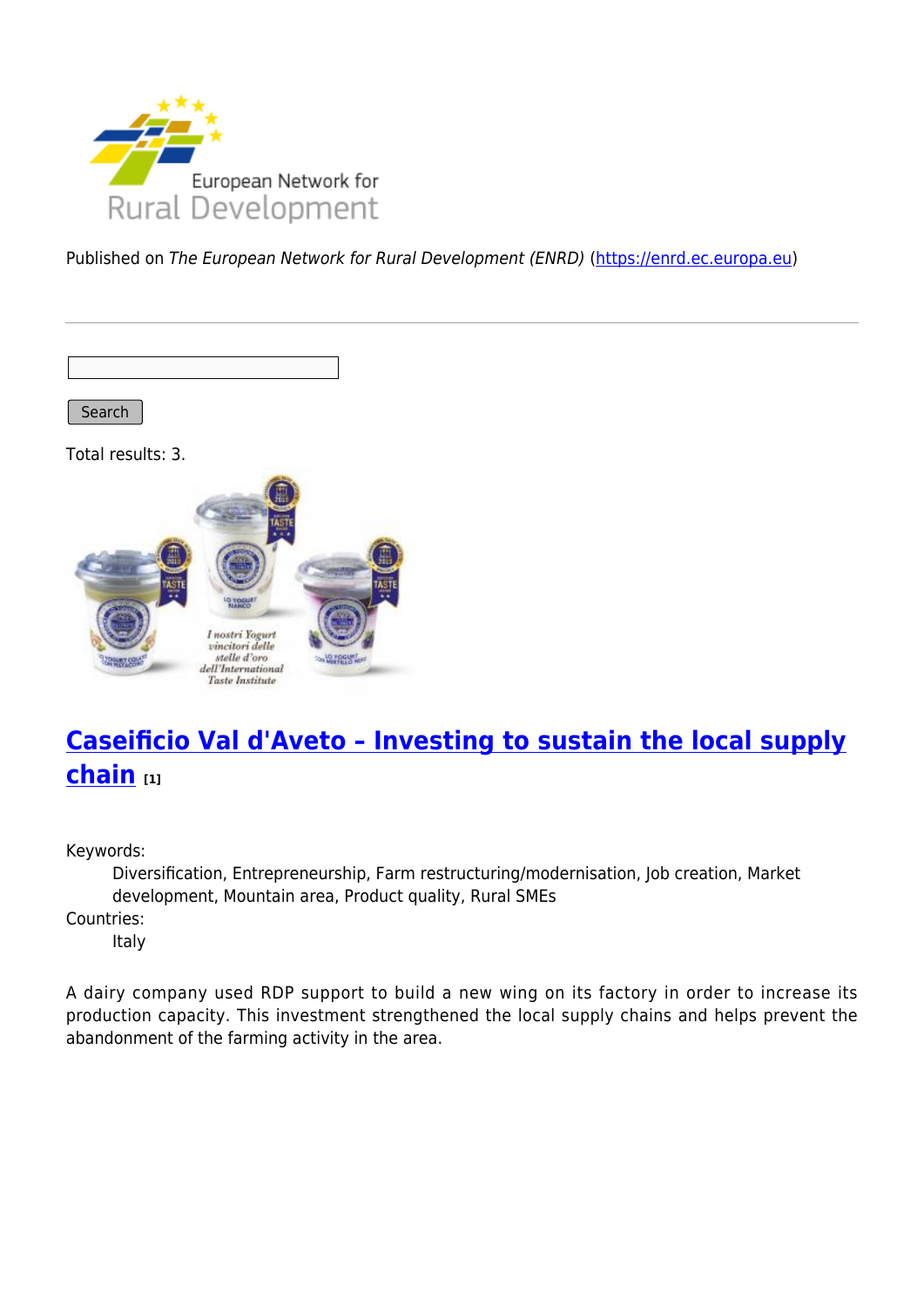

## **[Investing in on-farm berry processing and direct sales](https://enrd.ec.europa.eu/projects-practice/investing-farm-berry-processing-and-direct-sales_en) [2]**

Keywords:

Added value, Agriculture, Competitiveness, Direct marketing, Job creation, Product quality, Short supply chains & local markets

Countries:

Finland

On-farm processing can add value to the product and can also make farming a more attractive choice for young farmers - as demonstrated by a berry farm in Finland.



### **[Efficient irrigation system in a fig orchard](https://enrd.ec.europa.eu/projects-practice/efficient-irrigation-system-fig-orchard_en) [3]**

Keywords:

Agriculture, Farm restructuring/modernisation, Irrigation, Water management Countries:

Portugal

Installing an efficient irrigation system in a fig orchard helped to better manage water stress for the trees and increased the quality and volume of production.